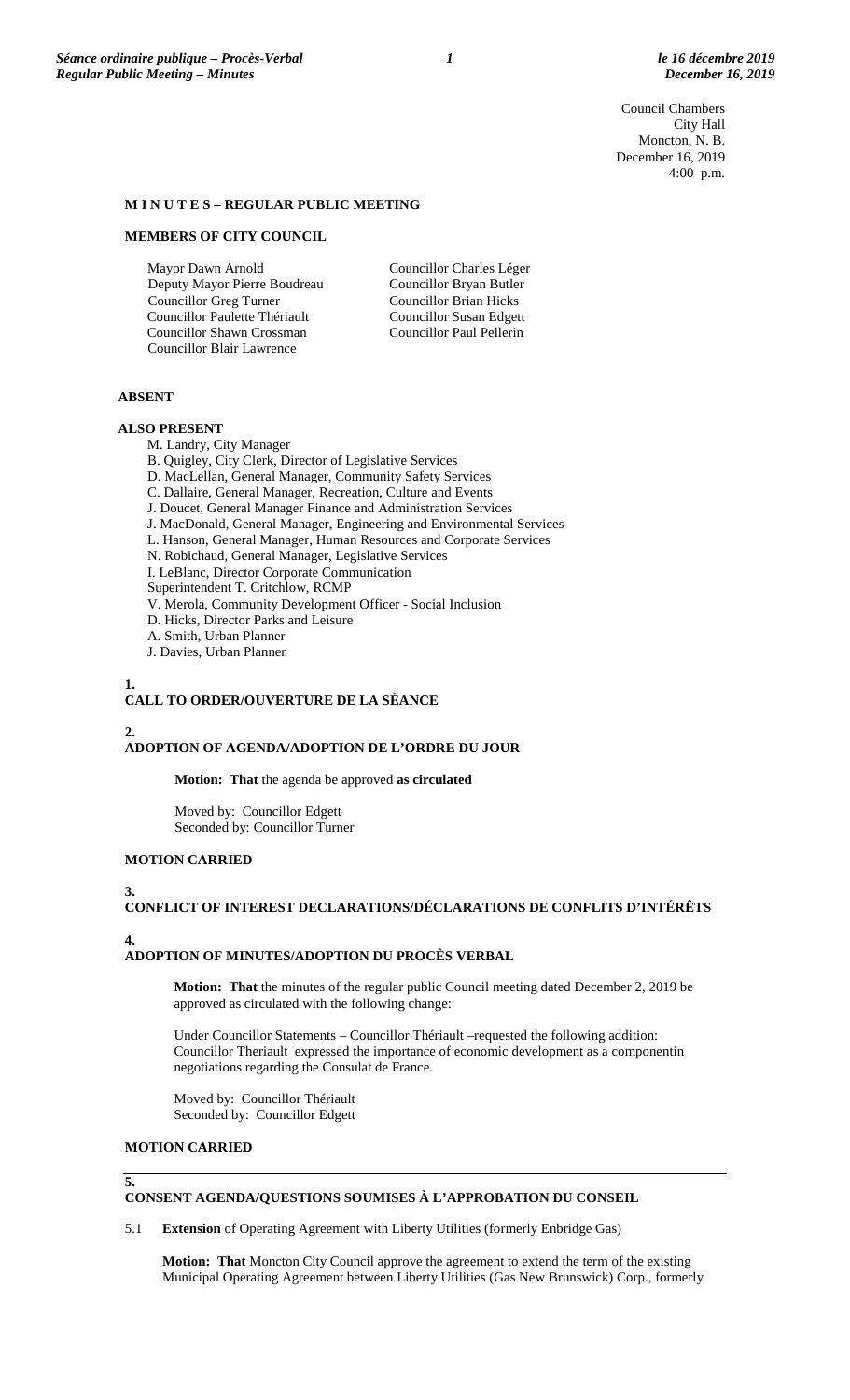known as Enbridge Gas New Brunswick Inc., to April 30, 2020, and that the Mayor and City Clerk be authorized to execute all necessary documents and to affix the corporate seal thereto.

Moved by : Councillor Edgett Seconded by : Councillor Léger

#### **MOTION CARRIED**

#### **6.**

# **PUBLIC AND ADMINISTRATION PRESENTATIONS/ EXPOSÉS DU PUBLIC ET DE L'ADMINISTRATIONS**

#### **6.1 PUBLIC PRESENTATIONS/ EXPOSÉS DU PUBLIC**

5 minutes **Other Presentation/Autres présentations**  (2 minutes)

**Presentation Sanitation** – Keith Hatto, Executive members CUPE – Mr. Hatto came before Council to clarify points from the Regular Public Council meeting dated March 18, 2019 regarding sanitation. It is CUPE's opinion that the amended motion passed by Council on that date, is not being followed by management. He advised Council that the motion clearly indicated that only through attrition does Fero gain that position, and this does not seem to be the case as in recent discussions.

Councillor Butler questioned if the motion circulated this evening by CUPE was the actual motion on record. The City Manager indicated that administration will ensure that any position being transferred to by Fero is following the motion on record.

Council was reminded that the City and CUPE are currently in conciliation talks, therefore, some of the topic should only be discussed in a Private Session.

Councillor Léger requested that Council be briefed on the situation in the near future. He also requested that Council be provided a timeline of when decisions will be implemented.

#### **6.2 ADMINISTRATION PRESENTATIONS/EXPOSÉS DE L'ADMINISTRATION**  (15 minutes)

6.2.2 **Presentation** – **Update** –Moncton's Community Implementation Plan for Affordable Housing – Vincent Merola, City of Moncton; Joanne Murray, Rising Tides and Debbie McInnis, United Way

City Council adopted Moncton's Community Implementation Plan for Affordable Housing in 2018. As a ten-year plan, this document is designed to be a roadmap for the entire community to address the housing gaps and achieve positive outcomes for the housing system in Moncton. The plan was developed in consultation with community-based stakeholders as well as with both Provincial and Federal government departments responsible for housing.

One of the foundational actions in this plan is the preparation of a business case for the establishment of a housing entity in Moncton. The working group, which includes community agencies as well as administrative representatives from the City of Moncton, has developed a draft frame of reference (attached) for the entity called Rising Tides Community Initiatives Inc.

As part of the City of Moncton's collaboration with the community group, Administration has retained a consultant, George Cormier, to assist with the development of a detailed business plan.

Mr. Merola provided an overview of the 6 goals established within the plan:

**Goal 1**: Identify all homeless individuals and families in Moncton and reduce homelessness. **Goal 2:** Encourage and support the development of a broad range of housing options for all residents of Moncton.

**Goal 3:** Ensure the existing housing stock is in a state of good repair.

**Goal 4:** Work with housing partners to ensure the right type of rental housing is available for people who live, work, and study in Moncton.

**Goal 5:** Increase the supply of affordable, adaptable, and inclusive housing options in Moncton.

Goal 6: Increase the supply of supportive housing options in appropriate locations throughout Moncton.

The definition of a Housing Authority (HA) is a local administrative entity that's been authorized responsibility over delegated housing programs, developments, and initiatives. It is an independent, autonomous, not-for-profit, public corporation that works closely with Municipal, Federal, and Provincial governments as well as the business community and social agencies to develop short and long-term housing solutions for communities.

Mr. Merola provided examples of Housing Authorities: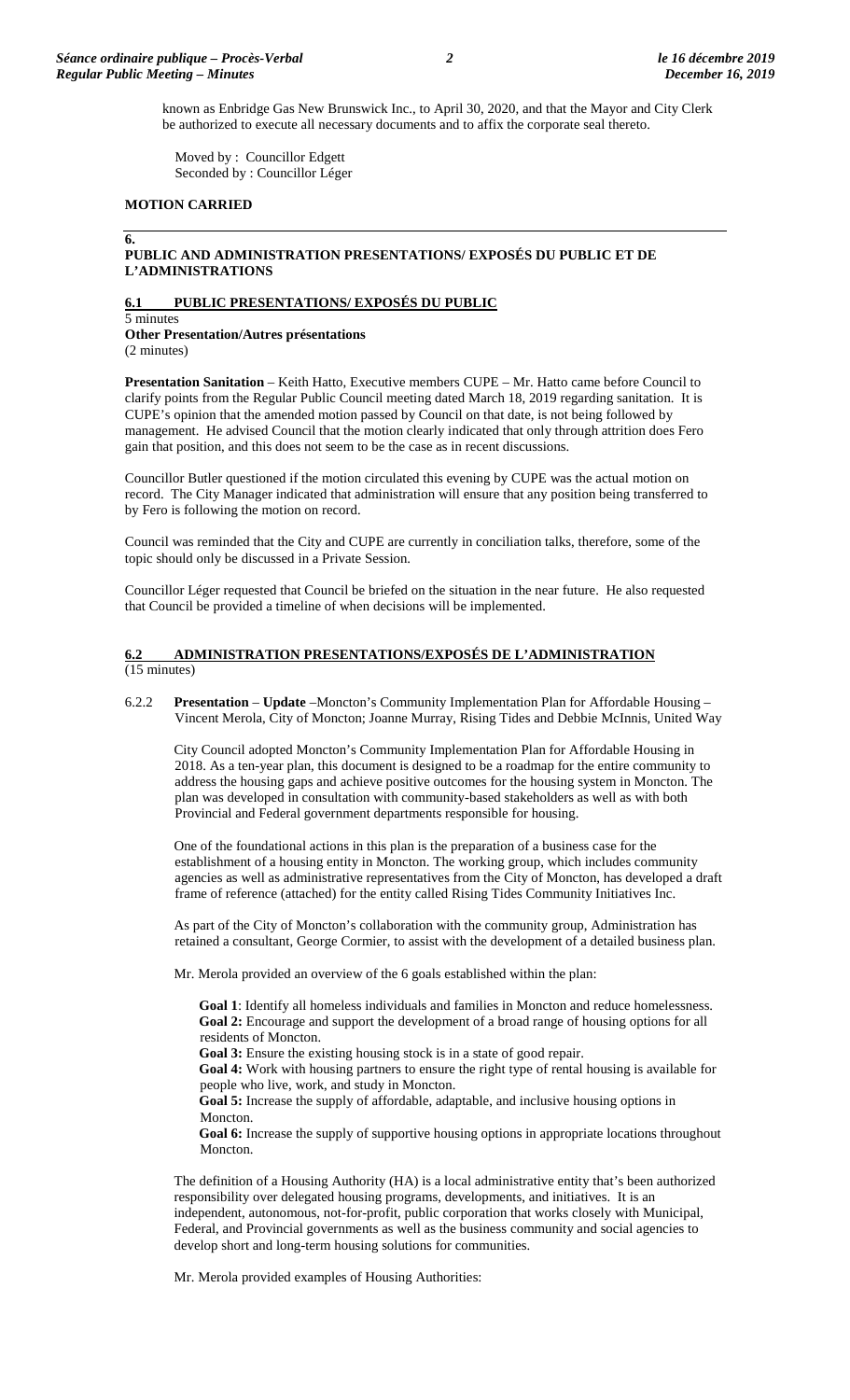- Public Housing Management
- Non-Profit Housing Legislative Oversight
- Rent Supplements
- Housing Allowance
- Renovation and Modification
- Down Payment Assistance
- Landlord/Tenant Education, Mediation, and Conflict Resolution
- Life skills Training

#### Its benefits include:

- Non-profits often have access to funds that municipalities might not have
- Greater local involvement of Federal and Provincial housing initiatives
- Leveraging of funds
- Allows community stakeholders to be more involved in housing
- Development oversight
- Streamlining access to programs

Ms. Murray, Rising Tides provided an overview on how Rising Tides came to fruition. Rising Tides evolved from the many planning meetings on Affordable Housing. Often noted in these meetings that a governing body was needed to be a one stop shop for the community. This agency would take on the charge of locating, renovating and occupancy of the properties. This body will also take on applying for available funding from both Provincial and Federal governments.

Ms. McInnis spoke of the upmost importance in finding housing for individuals suffering from several mental illnesses. These individuals have difficulty in finding housing and are often left out in the cold. With this new plan, it will allow every organizations to work together to help end the crisis.

It was noted the importance of making prevention a key element in the mental health resources. A lot of the housing programs currently in place offer prevention; it is the warehousing portion of the housing that does not offer prevention.

#### **7. PLANNING MATTERS/ QUESTIONS D'URBANISME**

#### 7.1 **Introduction** of Development Charge By-law

The City of Moncton, in consultation with Watson & Associates Economists Ltd., is undertaking a process to establish a charging framework in order to fund facilities and infrastructure needed to grow the community. Watson & Associates Economists Ltd. is a leader in the development cost charge field, having successfully completed by-laws and studies in over 100 municipalities in Canada. The charging framework will result in the establishment of a Development Charge Bylaw, which will create accountability, predictability, consistency and transparency in the City's administration of development cost charges.

Due to changes in provincial law (adoption of the new Community Planning Act, 2017, c.19), the Development Charge By-Law will now be the main tool for recovering costs related to growth and associated new or expanded facilities and infrastructure. Section G (Development Charge Bylaws) of the new Act replaces Section 45 of the old Community Planning Act, 1973, C-12, which allowed for municipalities to recover the costs associated with infrastructure and services it developed, which enabled land to be subdivided and developed through the subdivision approval process.

In addition to providing the ability to recover costs through a Local Cost Sharing Development Charge, the Development Charge By-law will also serve as a foundation for creating other broader specific charge areas to support future growth and development across City.

Public consultations were undertaken for feedback, and these were modestly attended. In addition to the public consultation, regular email notices to the developer/builder community, mail-out list and direct notices (regular mail) seem to benefitting landowners. Regular updates and draft materials were also posted on the project website [https://letschatmoncton.ca/developmentcharges.](https://letschatmoncton.ca/developmentcharges)

## **Motion:**

**That** Council adopt the Development Charge Principles Framework, Background Study and proceed with the Development Charge By-law subject to:

- Giving first reading of the By-law;
- Requesting written views from Planning Advisory Committee, and,
- Setting the Public Hearing for January 20, 2020.

Moved by: Councillor Léger Seconded by: Deputy Mayor Boudreau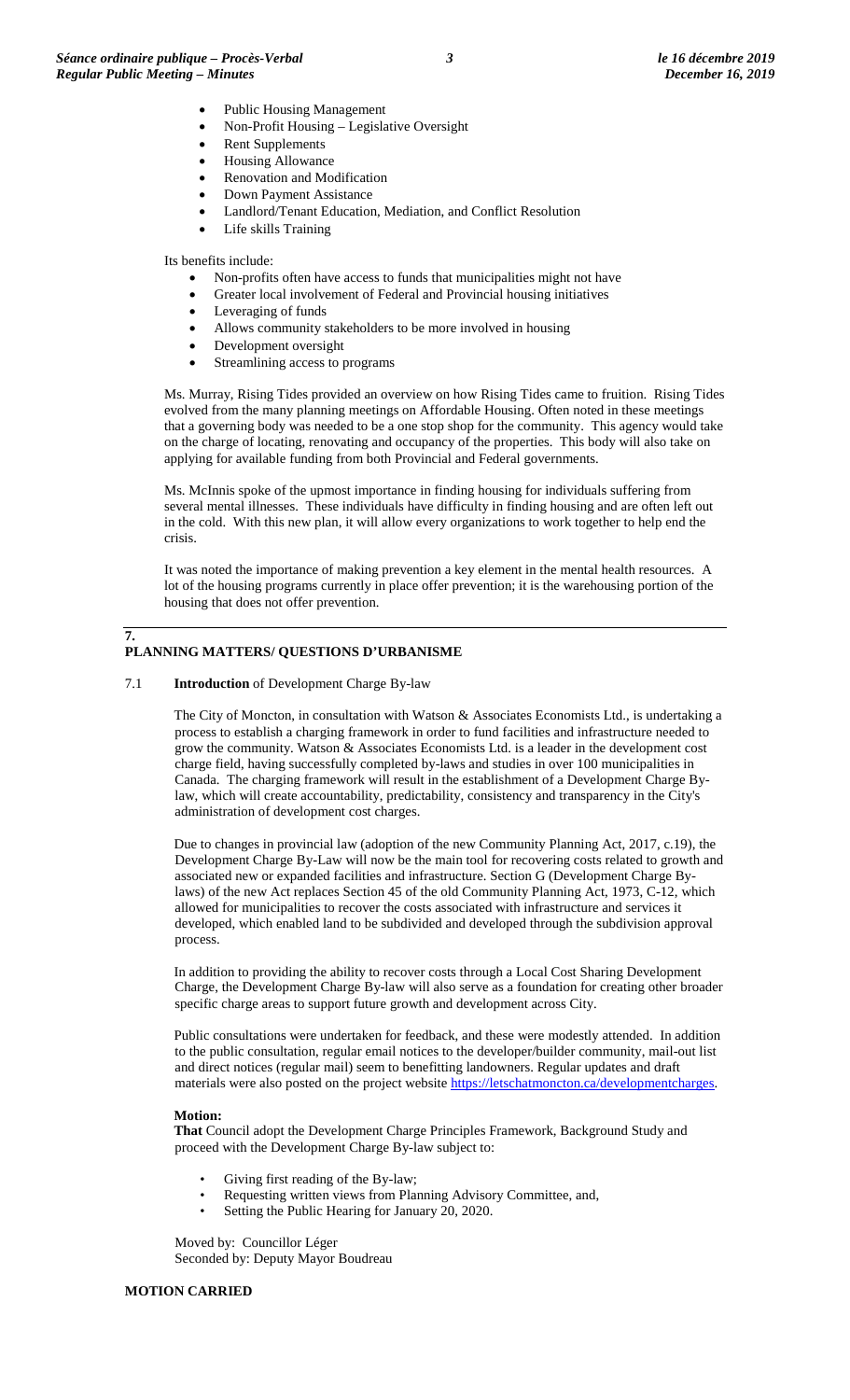# **STATEMENTS BY MEMBERS OF COUNCIL/ EXPOSÉS DES MEMBRES DU CONSEIL**

## *Bryan Butler*

**8.**

- Wished all a Merry Christmas and Happy New Year, as well as a Happy to Holidays to all who don't celebrate Christmas.
- Spoke of the Wild Lights at Magnetic Hill Zoo and encouraged citizens to go and check them out.
- Reminded all not to drive under the influence.

## *Susan Edgett*

- Spoke of the plans and recommendation of a Northend Library in the future, as well as the upcoming 100 Artists – the libraries fundraiser.
- Moncton Lions Centre Board will be providing an update at a January 2020 Council meeting.
- Ward four had a well-attended public engagement event.
- Congratulated all involved in the Nutcracker production this past weekend.
- Attended the Velvet Gala for the Atlantic Ballet.

## *Paul Pellerin*

- Congratulated Don MacLellan on his upcoming retirement.
- Wished all a Merry Christmas, Happy Hanukah and Happy Kwanza.

# *Pierre Boudreau*

- Reminded all to clean up after their dogs.
- Best wishes sent to all for a Merry Christmas and Happy Holidays.

## *Greg Turner*

- Advised that DMCI is currently working at rebranding exercise.
- Encouraged all to visit the Farmers Market in downtown Moncton. The market will be closed between Christmas and New Year.
- Last week for Lush pop up store very successful venture.
- Attended the Hospice South East NB sod turning for their new facility.
- Spoke of the Canada/USA ultimate women hockey game at the Avenir Center to be held on Tuesday, December 17, 2019
- Wished all a Merry Christmas and Happy New Year.

## *Shawn Crossman*

- Wished all a Merry Christmas and Happy New Year
- Reminded all that the Levy will be held from 1-4 at the Crossman Centre January 1, 2020.

# *Paulette Thériault*

- Wished all a Merry Christmas and Happy New Year.
- Thanked administration for all they do for Council.
- She was pleased to see the CBC story on heritage featuring the Marven's building. She reiterated the importance of Heritage buildings in a city – it is not the rocks and mortar, it is the history that these buildings provide. One of the highlights of tourism are heritage buildings and the history behind them.

## *Blair Lawrence*

- Spoke of the successes of the City in the past year.
- Thanked Don MacLellan for his service and congratulated him on his retirement
- Thanked all administration for their tireless work throughout the year.
- Thanked Council for their hard work this year.
- Wished everyone a Merry Christmas and Happy Hanukah

## *Charles Léger*

• Wished all citizens a Merry Christmas and Happy Hanukah

## *Brian Hicks*

- Also spoke of the upcoming Canada vs USA women's hockey game to be held at the Avenir Centre.
- Attended the Metrotons concert at the Wesleyan Celebration Center
- Wished all a Merry Christmas and Happy Holiday Season

## *Dawn Arnold*

- Also spoke of the upcoming Canada vs USA women's hockey game. Encouraged everyone to wear red and come out and support Canada.
- Spoke of the many accomplishments in the City over the past year.
- Thanked the engaged citizens who provide feedback
- Congratulated Don MacLellan on his retirement
- Wished all Happy Holidays.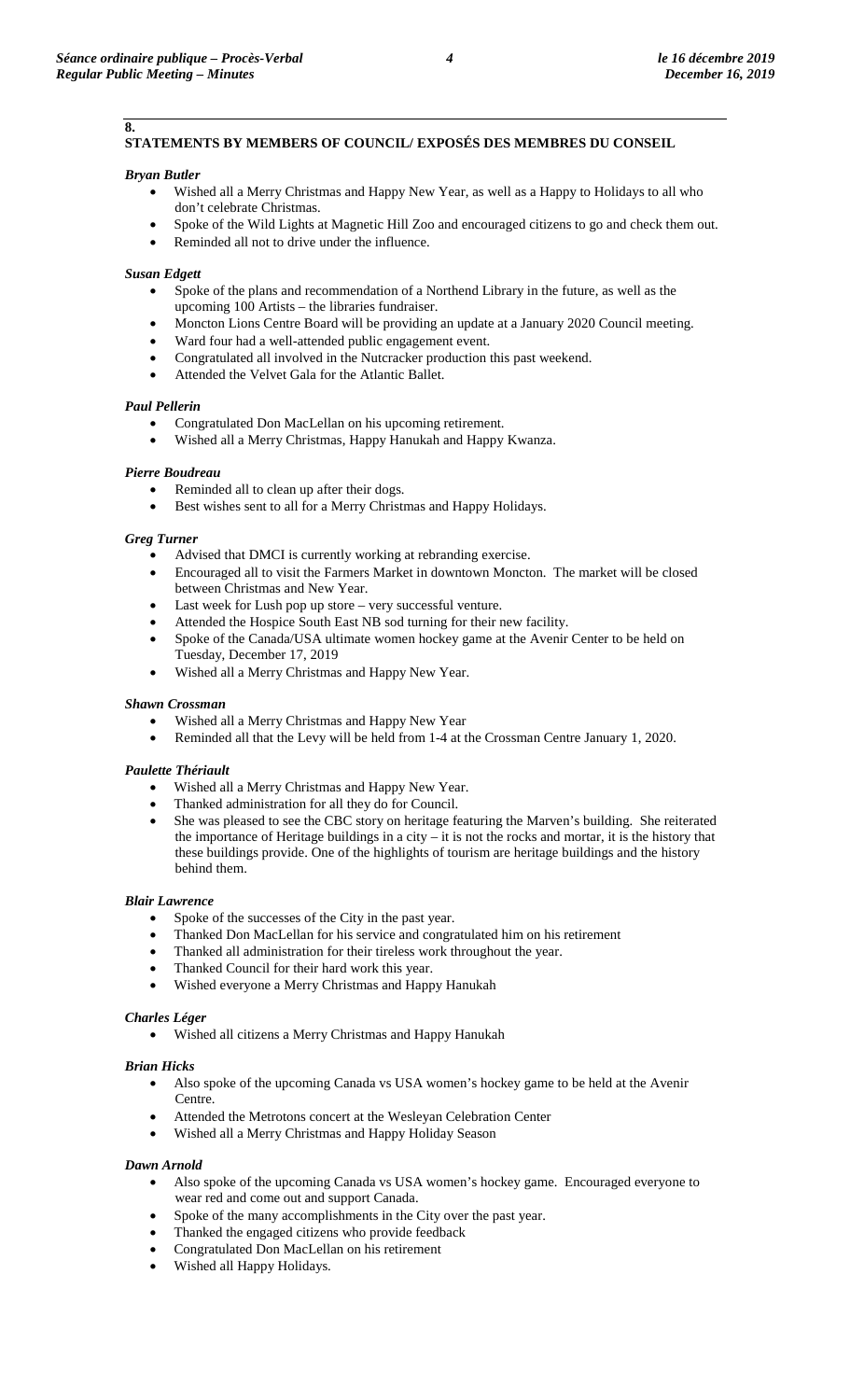Mr. Landry extended congratulations to Don MacLellan on his retirement. He provided an overview of Mr. MacLellan's application to the City of Moncton in 1990. Mr. MacLellan has exhibited excellent work ethic and engagement in local government.

Mr. MacLellan provided a few comments on his years with the City of Moncton. He reiterated the Mayor's comment on the accomplishments of the City. He has enjoyed working with the employees and the various Councils over the years. Very proud to have had a contribution on the Moncton team and help grow the City over the years.

#### **9.**

**10.**

# **REPORTS AND RECOMMENDATIONS FROM COMMITTEES AND PRIVATE MEETINGS/ RAPPORTS ET RECOMMANDATIONS DES COMITÉS ET RÉUNIONS À HUIS CLOS**

#### 9.1 **Recommendation(s)** – Private Session – December 9, 2019

**Motion: That** Moncton City Council approve the revised Joint Venture Agreement with the Université de Moncton on the management, operation and capital costs of the Stade Croix Bleue Medavie Stadium, and that the Mayor and City Clerk be authorized to execute all necessary documents and to affix the corporate seal thereto.

Moved by : Deputy Mayor Boudreau Seconded by : Councillor Léger

## **MOTION CARRIED**

# **REPORTS FROM ADMINISTRATION/ RAPPORTS DE L'ADMINISTRATION**

## 10.1 **Public Hearing** – 2020 BIA Levy – *no objections received*

The City Clerk advised that no objections have been received.

The public hearing was adjourned at 6:21 p.m.

#### **Motion:**

- **That** Moncton City Council approve the Downtown Moncton Centre-ville Inc. proposed levy for the year 2020, in the amount of \$825,991.00;
- **That** given no formal objections were received to the proposed budget when published, the Special Levy Rate for 2020 be established at 0.16/\$100.00 of Assessment based upon projected data – 2020 Assessments.

Moved by : Councillor Turner Seconded by : Councillor Léger

## **MOTION CARRIED**

10.2 **Request for Proposal RFP19-134** – Operation and Management of Food Services (Magnetic Hill Zoo)

**Motion: That** Request for Proposal #RFP19-134 for the Operation and Management of Food Services at the Magnetic Hill Zoo be awarded to the highest-scoring Proponent, being Magic Mountain Ltd., for a five (5) year term, with options to renew the agreement for up to two (2) additional five (5) year periods, if it is in the City's best interest to do so and that the Mayor and City Clerk be authorized to sign said agreement, and affix the Corporate Seal of the City of Moncton thereto.

Moved by : Councillor Léger Seconded by : Councillor Butler

# **MOTION CARRIED**

#### **11.**

## **READING OF BY-LAWS/ LECTURE D'ARRÊTÉS MUNICIPAUX**

*The City Clerk announced that the following by-laws will be posted on line a[t www.moncton.ca](http://www.moncton.ca/) in lieu of reading them into the record at future meetings, pursuant to Section 15.3(a) ii (A&B) of the Local Governance Act, or same can be faxed, mailed or e-mailed to interested parties at their request*.

11.1 **A By-Law** Respecting Development Charge in the City of Moncton, being By-Law Z-1519 – *First Reading* **(subject to approval of item 7.1)**

**Motion:** I would move that 1<sup>st</sup> Reading be given to By-Law Z-1519

Moved by: Councillor Butler Seconded by: Councillor Leger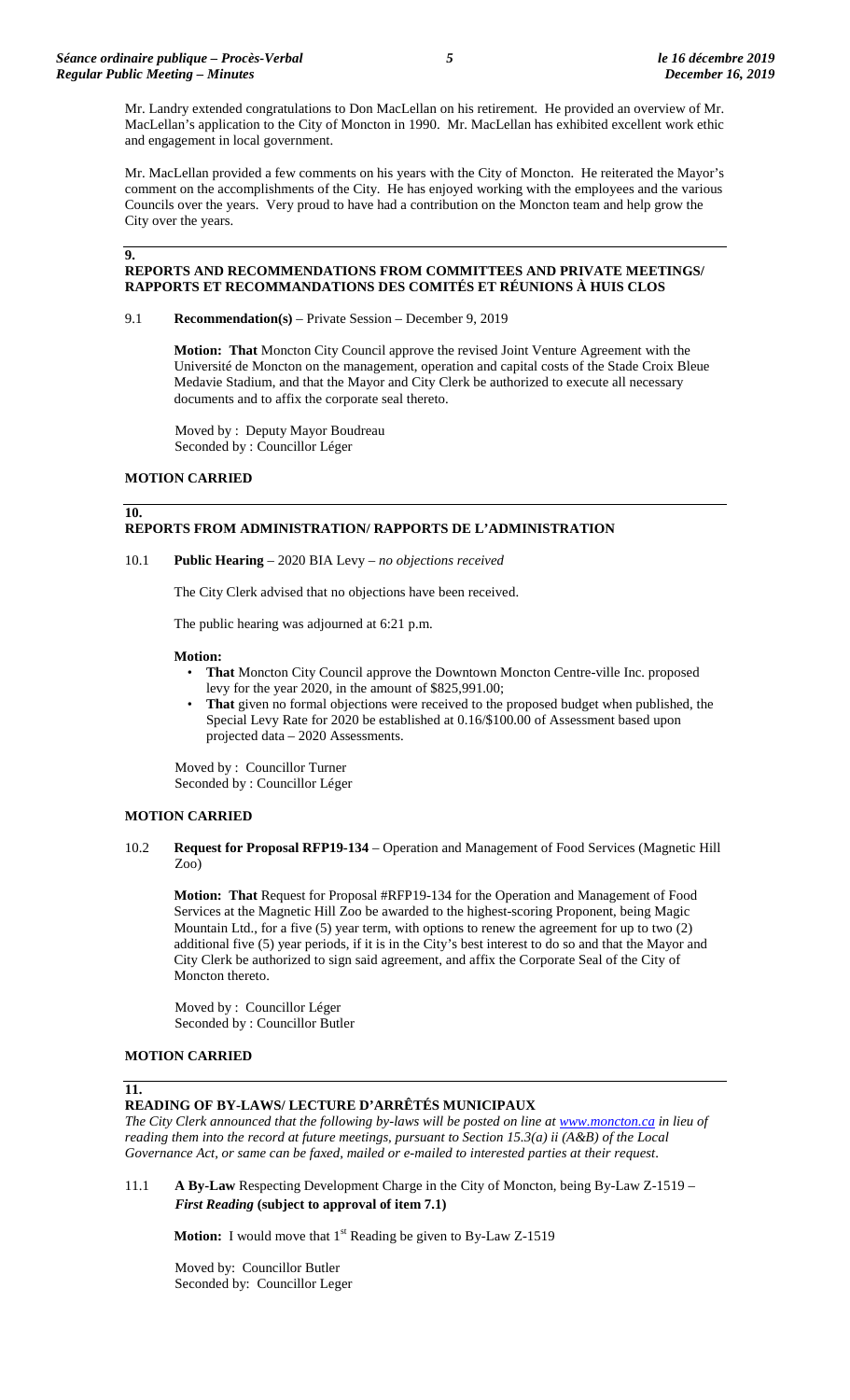## **MOTION CARRIED**

*Pursuant to Section 15.3(a) ii (A&B) of the Local Governance Act the following by-laws were*  posted on the City of Moncton Internet site for the required time period specified in the Act. The *by-laws receive second and third readings by title only.*

11.2 **A By-law** in Amendment of a By-Law Relating to the approval of the Budget for Downtown Moncton CentreVille Inc. and to Establish a Special Business Improvement Area Levy in the City of Moncton, being By-Law A-1002.19 – *Second and Third Readings* **(subject to approval of item 10.1)**

**Motion:** I would move that 2<sup>nd</sup> Reading be given to By-Law A-1002.19

Moved by : Councillor Léger Seconded by : Councillor Edgett

#### **MOTION CARRIED**

*The City Clerk gave second reading to By-law A-1002.19*

**Motion:** I would move that 3<sup>rd</sup> reading be given and that by-law A-1002.19 be ordained and passed and the Mayor and City Clerk be authorized to affix the corporate seal thereto.

Moved by: Councillor Léger Seconded by: Councillor Edgett

## **MOTION CARRIED**

**12.**

*The City Clerk gave third reading to By-law A-1002.19*

## **NOTICES MOTIONS AND RESOLUTIONS/ AVIS DE MOTIONS ET RÉSOLUTIONS**

12.1 **Withdrawal** from Utility Capital Reserve Fund for 2019 Meter Replacement Program Costs

**WHEREAS** section 117(7) of the Local Governance Act of New Brunswick confers power on City Council to create a Utility Capital Reserve Fund; and

**WHEREAS** the said Act requires that withdrawals made from the Utility Capital Reserve Fund be authorized by resolution; and

**WHEREAS** the City Council approved Meter Replacement Program by way of adopted decisions of Council with costs to date for 2019 totalling \$3,500,000.

**THEREFORE BE IT RESOLVED** that the sum of \$3,500,000 be released from the Utility Capital Reserve Fund covering the costs of the 2019 Meter Replacement Program, this being the procedures dictated by way of Provincial Legislation

Moved by : Councillor Pellerin Seconded by : Councillor Butler

# **MOTION CARRIED**

12.2 **Withdrawal** from the General Capital Reserve Fund for 2019 Deferred Facility Maintenance **Costs** 

**WHEREAS** section 101 of the Local Governance Act of New Brunswick confers power on City Council to create a General Capital Reserve Fund; and

**WHEREAS** the said Act requires that withdrawals from the General Capital Reserve Fund be authorized by resolution; and

**WHEREAS** the City Council approved Deferred Maintenance projects by way of adopted decisions of Council with costs to date for 2019 totalling **\$607,760.**

**THEREFORE BE IT RESOLVED** that the sum of **\$607,760** be released from the General Capital Reserve Fund covering the costs of the Deferred Maintenance projects, this being the procedures dictated by way of Provincial Legislation

Moved by : Councillor Edgett Seconded by : Councillor Léger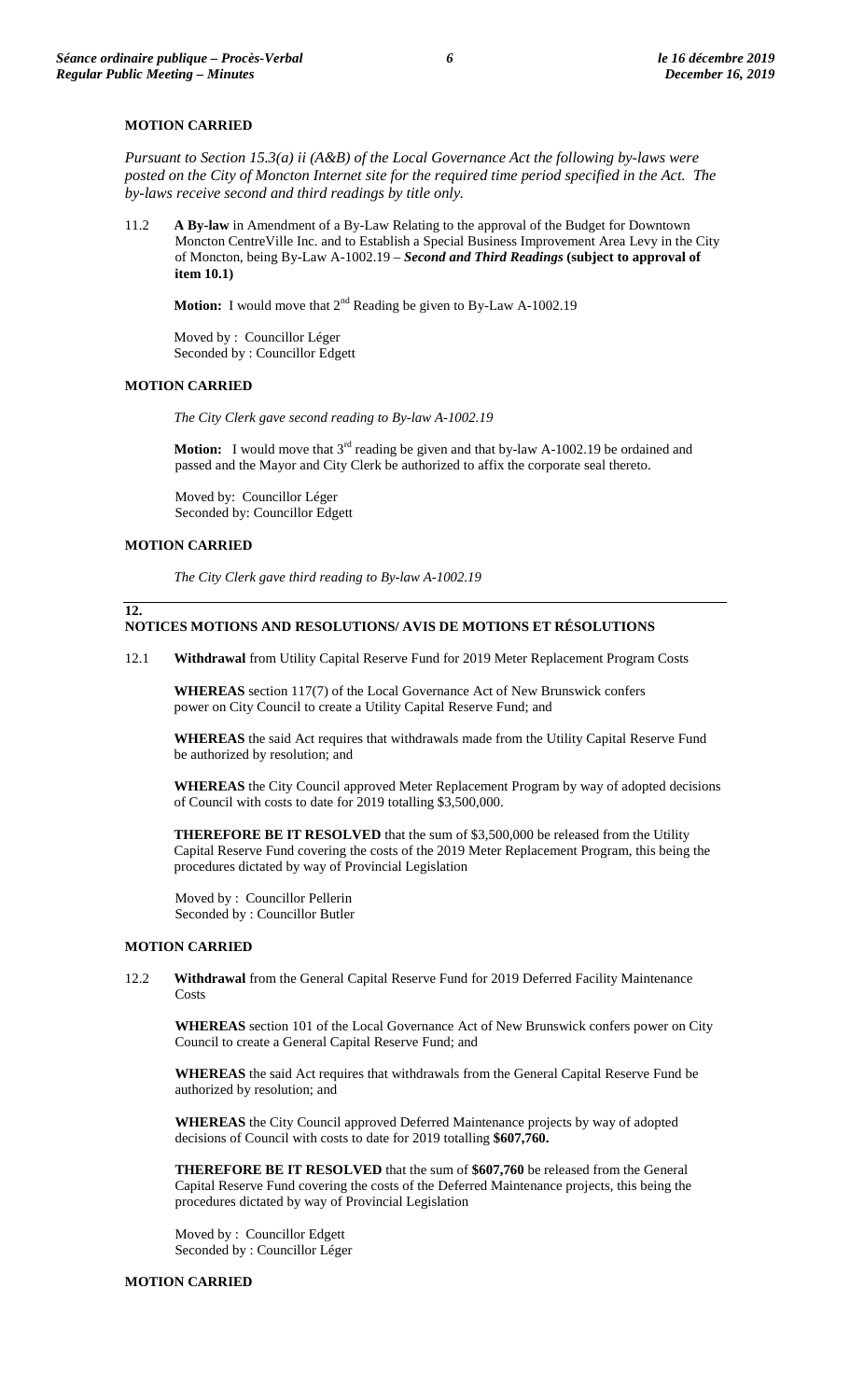12.3 **Withdrawal** from the General Capital Reserve Fund for 2019 Life Cycle Maintenance Costs

**WHEREAS** section 101 of the Local Governance Act of New Brunswick confers power on City Council to create a General Capital Reserve Fund; and

**WHEREAS** the said Act requires that withdrawals from the General Capital Reserve Fund be authorized by resolution; and

**WHEREAS** the City Council approve Lifecycle Maintenance Costs by way of adopted decisions of Council with costs to date for 2019 totalling **\$119,298.56**.

**THEREFORE BE IT RESOLVED** that the sum of **\$119,298.56** be released from the General Capital Reserve Fund covering the costs of the 2019 Lifecycle Maintenance Costs, this being the procedures dictated by way of Provincial Legislation

Moved by : Councillor Hicks Seconded by : Councillor Butler

#### **MOTION CARRIED**

12.4 **Withdrawal** from the General Capital Reserve Fund for Avenir Centre Life Cycle Maintenance **Costs** 

**WHEREAS** section 101 of the Local Governance Act of New Brunswick confers power on City Council to create a General Capital Reserve Fund; and

**WHEREAS** the said Act requires that withdrawals made from the General Capital Reserve Fund be authorized by resolution; and

**WHEREAS** the City Council approve the Centre Avenir Centre Major Maintenance and Rehabilitation Payment per the operating and maintenance agreement by way of adopted decisions of Council with costs to date totalling **\$234,903.64**.

**THEREFORE BE IT RESOLVED** that the sum of **\$234,903.64** be released from the General Capital Reserve Fund, this being the procedures dictated by way of Provincial Legislation

Moved by : Councillor Butler Seconded by : Councillor Léger

## **MOTION CARRIED**

12.5 **Deposit** to General Capital Reserve Fund for Proceeds from sale of land

*Councillor Hicks left the meeting* 

**WHEREAS** section 101 of the Local Governance Act of New Brunswick confers power on City Council to create a General Capital Reserve Fund; and

**WHEREAS** the said Act requires that deposits made into the General Capital Reserve Fund be authorized by resolution; and

**WHEREAS** Administration recommends the deposit of **\$30,500**, be made to the General Capital Reserve Fund consisting of proceeds of property sales in 2019 from the City's General Fund.

**THEREFORE BE IT RESOLVED** that authorization be granted for a deposit in the amount of **\$30,500** into the General Capital Reserve Fund.

Moved by : Councillor Turner Seconded by : Councillor Léger

#### **MOTION CARRIED**

12.6 **Deposit** to General Capital Reserve for Fleet Reserve from sale of fleet equipment

*Councillor Hicks returned to the meeting*

**WHEREAS** section 101 of the Local Governance Act of New Brunswick confers power on City Council to create a General Capital Reserve Fund; and

**WHEREAS** the said Act requires that deposits made into the General Capital Reserve Fund be authorized by resolution; and

**WHEREAS** Administration recommends the deposit of **\$717,136.01**, be made to the General Capital Reserve Fund consisting of net proceeds from sale of fleet equipment.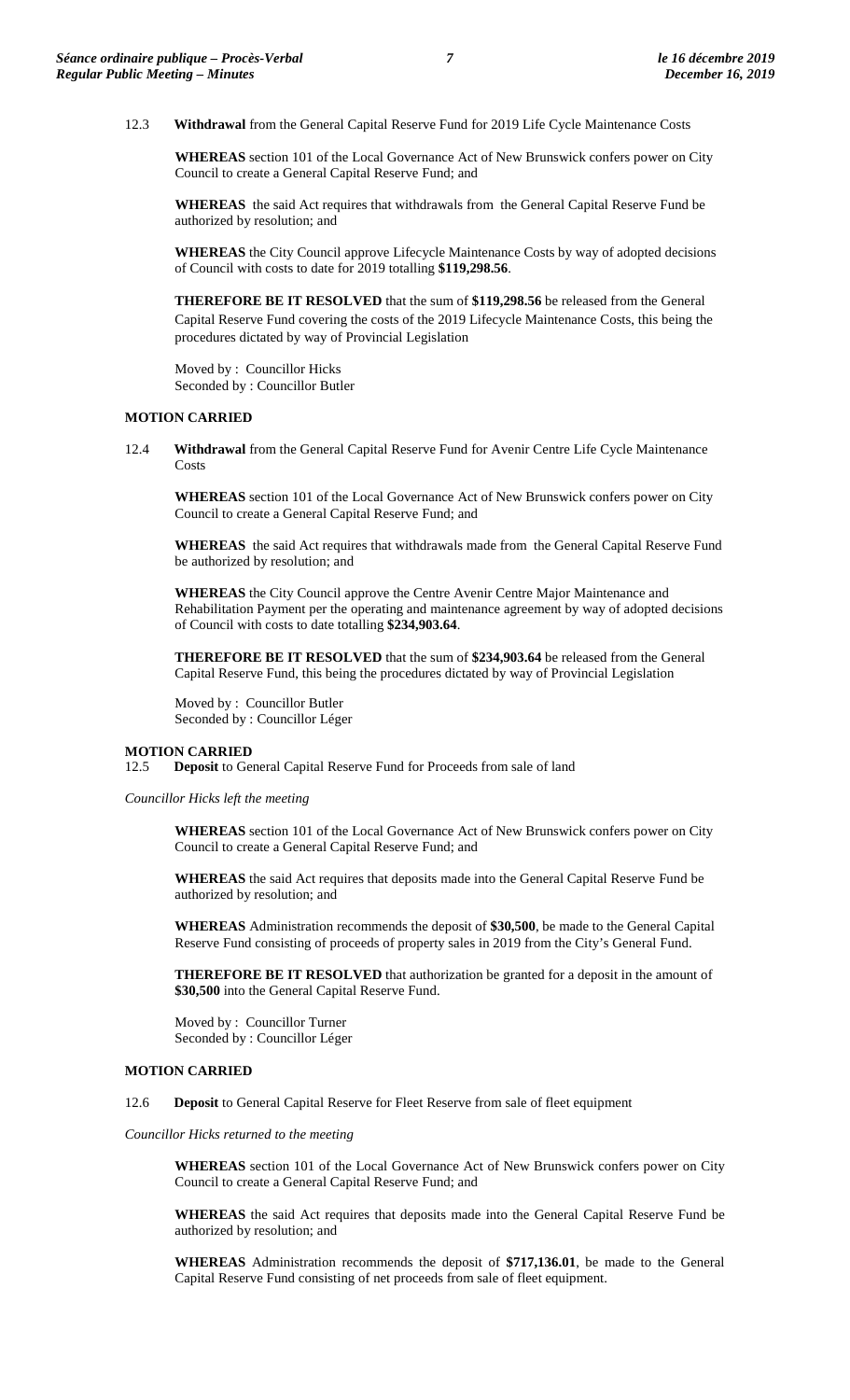**THEREFORE BE IT RESOLVED** that authorization be granted for a deposit in the amount of **\$717,136.01,** into the General Capital Reserve Fund.

Moved by : Deputy Mayor Boudreau Seconded by : Councillor Edgett

## **MOTION CARRIED**

12.7 **Deposit** to General Operating Reserve for proceeds of grants from NB Power

**WHEREAS** section 101 of the Local Governance Act of New Brunswick confers power on City Council to create a General Operating Reserve Fund; and

**WHEREAS** the said Act requires that deposits made into the General Operating Reserve Fund be authorized by resolution; and

**WHEREAS** Administration recommends the deposit of **\$21,420**, be made to the General Operating Reserve Fund consisting of energy incentive grants from NB Power

**THEREFORE BE IT RESOLVED** that authorization be granted for a deposit in the amount of **\$21,420,** into the General Operating Reserve Fund.

Moved by : Councillor Léger Seconded by : Councillor Turner

## **MOTION CARRIED**

12.8 **Withdrawal** from the General Capital Reserve Fund to the General Capital Fund as funding for the construction of the East End Pool

**WHEREAS** section 101 of the Local Governance Act of New Brunswick confers power on City Council to create a General Capital Reserve Fund; and

**WHEREAS** the said Act requires that withdrawals made from the General Capital Reserve Fund be authorized by resolution; and

**WHEREAS** Administration recommends a withdrawal of **\$300,000** be made from the General Capital Reserve Fund to the General Capital Fund.

**THEREFORE BE IT RESOLVED** that authorization be granted for a withdrawal in the amount of **\$300,000**, from the General Capital Reserve Fund.

Moved by : Councillor Lawrence Seconded by : Councillor Thériault

## **MOTION CARRIED**

12.9 **Withdrawal** from the General Capital Reserve Fund to the General Capital Fund for the street development of Twin Oaks

**WHEREAS** section 101 of the Local Governance Act of New Brunswick confers power on City Council to create a General Capital Reserve Fund; and

**WHEREAS** the said Act requires that withdrawals made into the General Capital Reserve Fund be authorized by resolution; and

**WHEREAS** Administration recommends a withdrawal of **\$750,421.51** be made from the General Capital Reserve Fund to the General Capital Fund.

**THEREFORE BE IT RESOLVED** that authorization be granted for a withdrawal in the amount of **\$750,421.51**, from the General Capital Reserve Fund.

Moved by : Councillor Thériault Seconded by : Deputy Mayor Boudreau

## **MOTION CARRIED**

12.10 **Transfer** from General Operating to General Capital Reserve Fund for École l'Odyssée Artificial Turf Field

**WHEREAS** section 101 of the Local Governance Act of New Brunswick confers power on City Council to create a General Capital Reserve Fund; and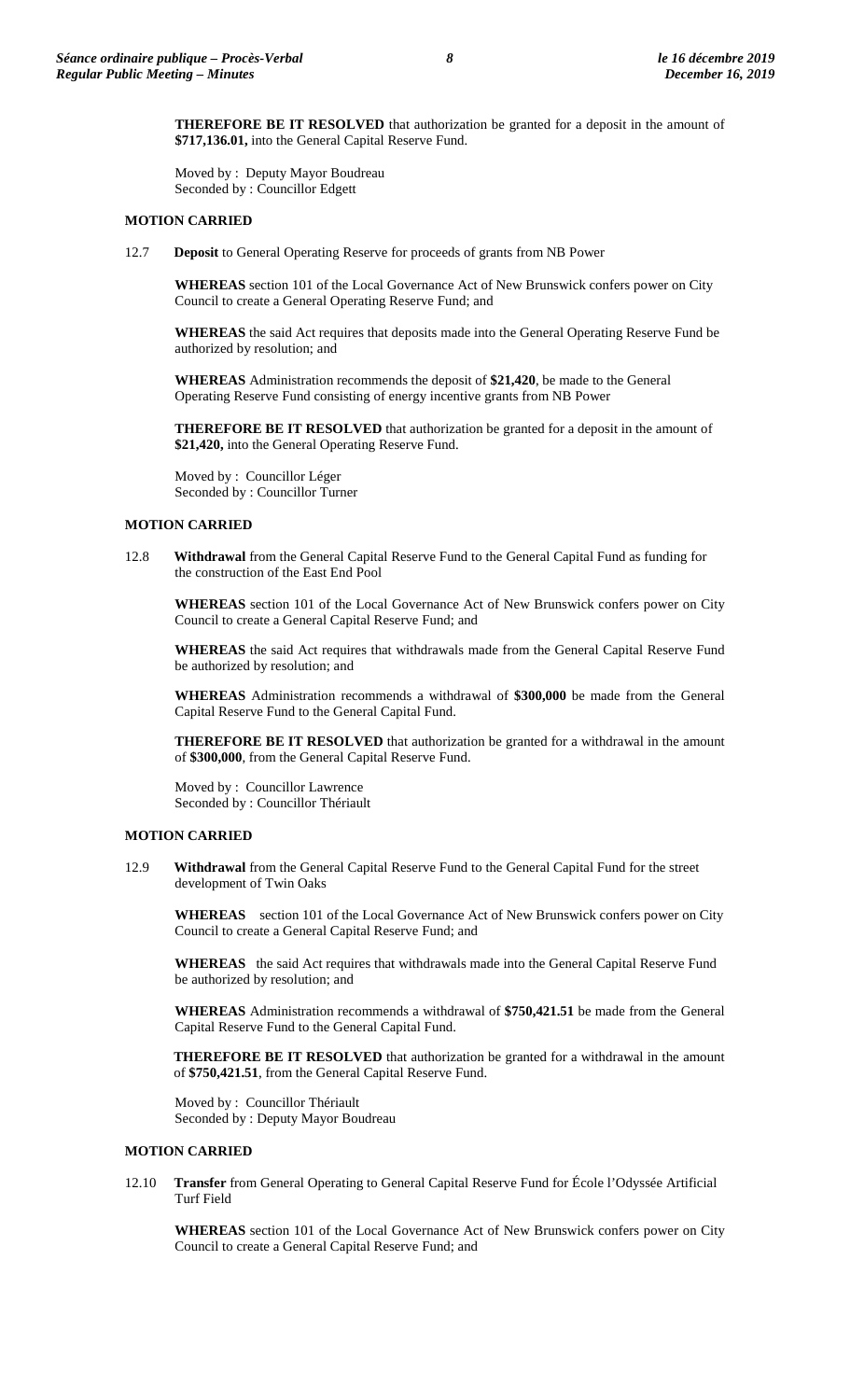**WHEREAS** the said Act requires that withdrawals from the General Operating Reserve Fund and deposits into the General Capital Reserve Fund be authorized by resolution; and

**WHEREAS** Administration recommends a transfer of **\$750,000** be made from the General Operating Reserve Fund to the General Capital Reserve Fund.

**THEREFORE BE IT RESOLVED** that authorization be granted for a deposit in the amount of **\$750,000**, into the General Capital Reserve Fund.

Moved by : Councillor Crossman Seconded by : Deputy Mayor Boudreau

#### **MOTION CARRIED**

12.11 **Withdrawal** from the General Capital Reserve Fund for 2019 City Fleet Replacement

**WHEREAS** section 101 of the Local Governance Act of New Brunswick confers power on City Council to create a General Capital Reserve Fund; and

**WHEREAS** the said Act requires that withdrawals made from the General Capital Reserve Fund be authorized by resolution; and

**WHEREAS** the City Council approve City Fleet Purchases by way of adopted decisions of Council with costs to date totalling **\$644,906.76**.

**THEREFORE BE IT RESOLVED** that the sum of **\$644,906.76** be released from the General Capital Reserve Fund covering the costs of the 2019 City Fleet Purchase Costs, this being the procedures dictated by way of Provincial Legislation

Moved by : Councillor Pellerin Seconded by : Councillor Turner

#### **MOTION CARRIED**

12.12 **Withdrawal** from the General Operating Reserve Fund for Tourism Master Plan

*Councillor Léger left the meeting*

**WHEREAS** section 101 of the Local Governance Act of New Brunswick confers power on City Council to create a General Operating Reserve Fund; and

**WHEREAS** the said Act requires that withdrawals made from the General Operating Reserve Fund be authorized by resolution; and

**WHEREAS** Administration recommends a withdrawal of **\$75,000** be made from the General Operating Reserve Fund to the General Operating Fund.

**THEREFORE BE IT RESOLVED** that authorization be granted for a withdrawal in the amount of **\$75,000**, from the General Operating Reserve Fund.

Moved by : Councillor Edgett Seconded by : Councillor Butler

## **MOTION CARRIED**

12.13 **Deposit** made to Utility Capital Reserve from the 2019 Utility Operating Fund

*Councillor Léger returned to the meeting*

**WHEREAS** section 117(7) of the Local Governance Act of New Brunswick confers power on City Council to create a Utility Capital Reserve Fund; and

**WHEREAS** the said Act requires that deposits made into the Utility Capital Reserve Fund be authorized by resolution; and

**WHEREAS** Administration recommends a deposit to the Utility Capital Reserve Fund in the amount of \$350,000 from the Utility Operating Fund

**THEREFORE BE IT RESOLVED** that authorization be granted for a deposit in the amount of **\$350,000** to the Utility Capital Reserve Fund from the Utility Operating Fund.

Moved by : Councillor Hicks Seconded by : Councillor Butler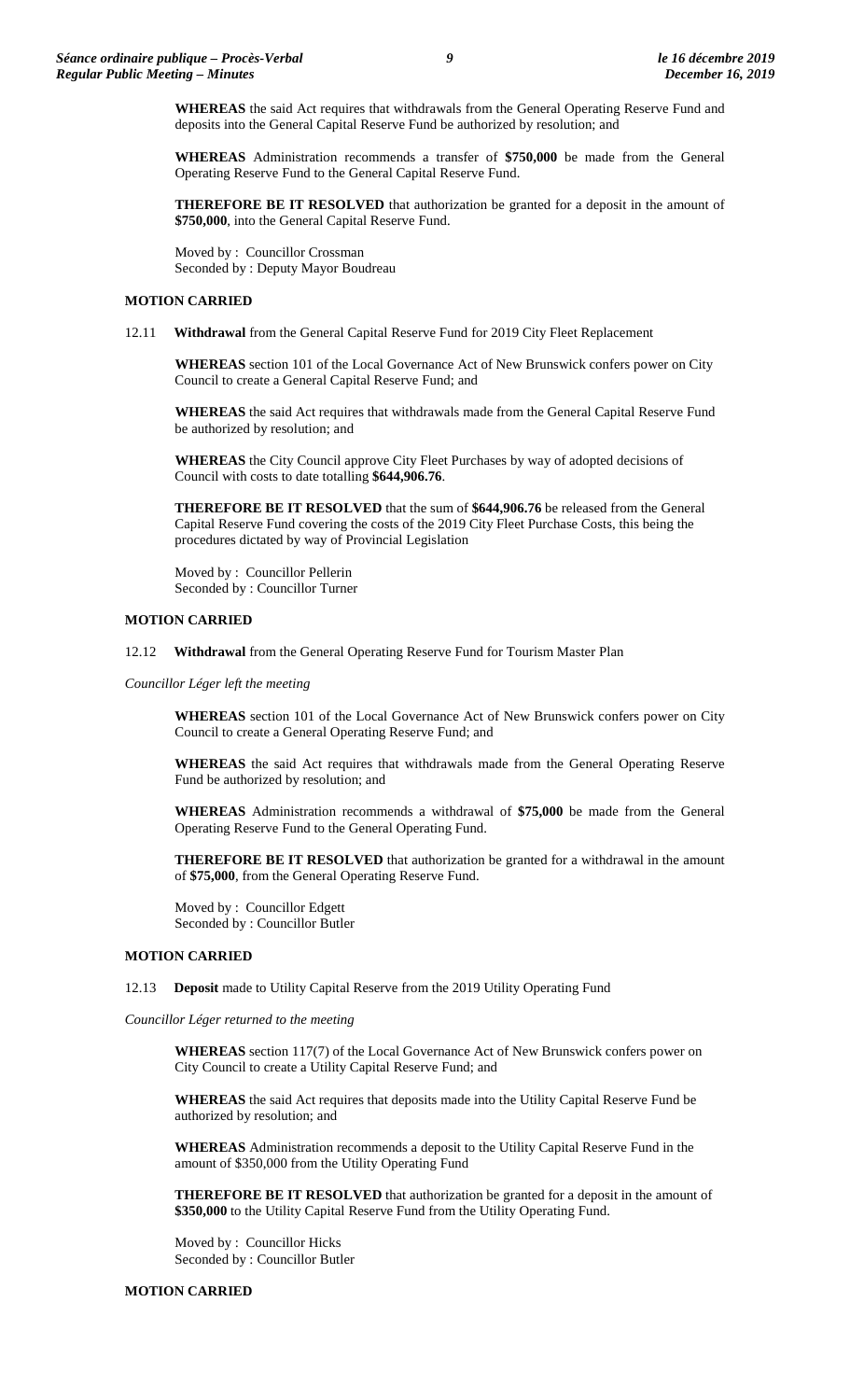12.14 (a) **Deposit** to the General Operating Reserve from the 2019 General Operating Fund

**WHEREAS** section 101 of the Local Governance Act of New Brunswick confers power on City Council to create a General Operating Reserve Fund; and

**WHEREAS** the said Act requires that deposits made into the General Operating Reserve Fund be authorized by resolution; and

**WHEREAS** Administration recommends a deposit to the General Operating Reserve Fund in the amount of **\$140,000** from the General Operating Fund

**THEREFORE BE IT RESOLVED** that authorization be granted for a deposit in the amount of **\$140,000** to the General Operating Reserve Fund from the General Operating Fund.

Moved by : Councillor Butler Seconded by : Councillor Turner

#### **MOTION CARRIED**

(b) **Deposit** to the General Capital Reserve from the 2019 General Operating Fund

**WHEREAS** section 101 of the Local Governance Act of New Brunswick confers power on City Council to create a General Capital Reserve Fund; and

**WHEREAS** the said Act requires that deposits made into the General Capital Reserve Fund be authorized by resolution; and

**WHEREAS** Administration recommends a deposit to the General Capital Reserve Fund in the amount of **\$1,160,000** from the General Operating Fund

**THEREFORE BE IT RESOLVED** that authorization be granted for a deposit in the amount of **\$1,160,000** to the General Capital Reserve Fund from the General Operating Fund.

Moved by : Councillor Turner Seconded by : Councillor Léger

#### **MOTION CARRIED**

12.15 **Withdrawal** from the General Operating Reserve Fund for the 2019 Congrès Mondial Acadien (CMA)

**WHEREAS** section 101 of the Local Governance Act of New Brunswick confers power on City Council to create a General Operating Reserve Fund; and

**WHEREAS** the said Act requires that withdrawals made from the General Operating Reserve Fund be authorized by resolution; and

**WHEREAS** Administration recommends a withdrawal of **\$25,000** be made from the General Operating Reserve Fund to the General Operating Fund.

**THEREFORE BE IT RESOLVED** that authorization be granted for a withdrawal in the amount of **\$25,000**, from the General Operating Reserve Fund.

Moved by : Deputy Mayor Boudreau Seconded by : Councillor Lawrence

#### **MOTION CARRIED**

#### **13.**

#### **APPOINTMENTS TO COMMITTEES/ NOMINATIONS À DES COMITÉS**

**Motion: That** the following appointments **be approved**

Appeal Committee on Dangerous or Unsightly Premises & Property

- Julie LeBlanc Hultberg
- Timothy Bell
- Jo-Anne Moore
- Darren Blois

Moved by: Deputy Mayor Boudreau Seconded by: Councillor Léger